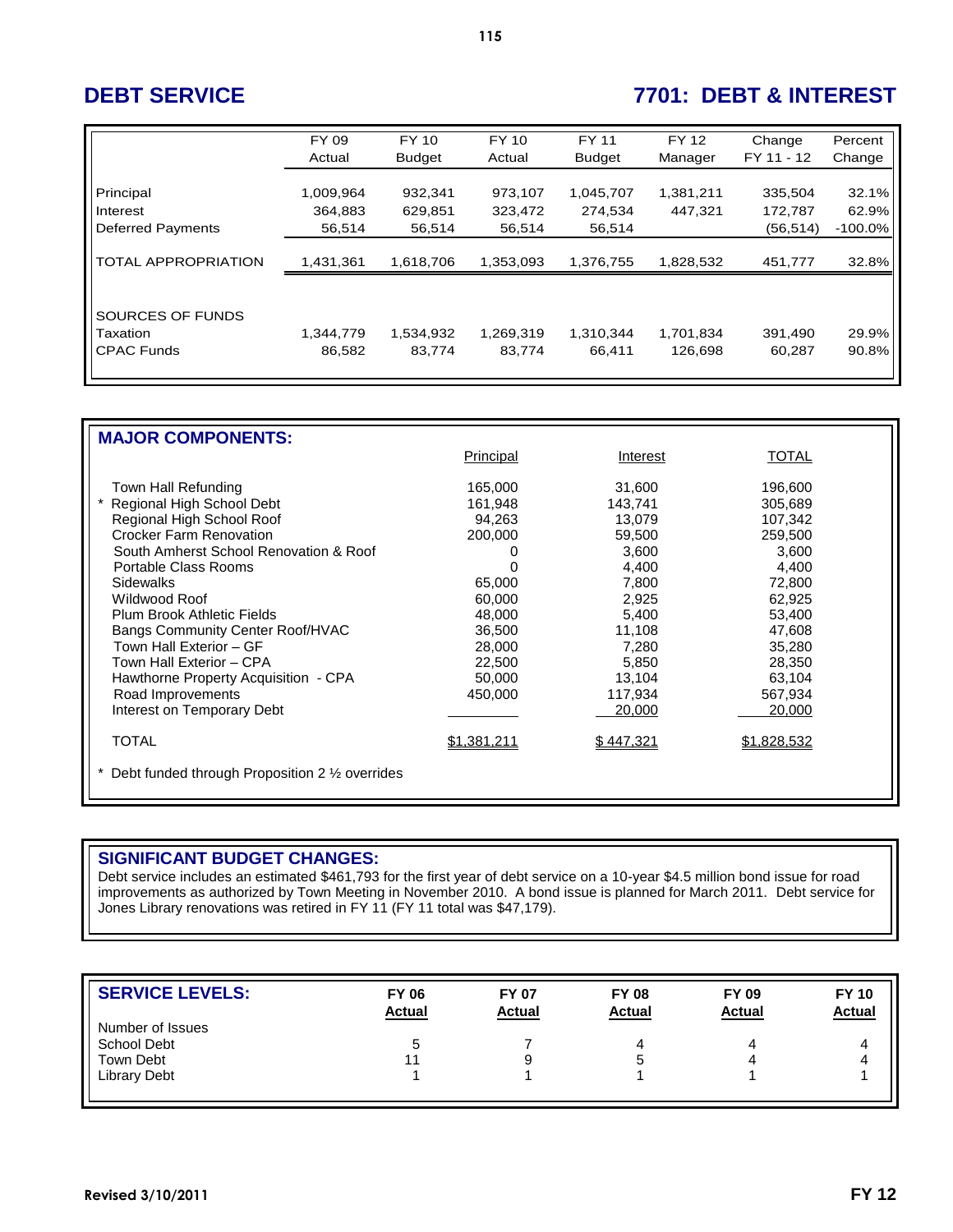## **GENERAL FUND OTHER EXPENDITURES**

**MISSION:** To provided funding and/or services for purposes which have not been recognized as being a routine part of Town operations and, therefore, have not been incorporated in the operating budget.

## **LONG RANGE OBJECTIVES:**

## **FY 12 OBJECTIVES:**

To provide a conservative, but adequate appropriation to the Finance Committee's Reserve Fund for extraordinary and/or unforeseen expenditures that may occur during the year.

| <b>SERVICE LEVELS:</b>        | <b>FY 06</b><br><b>Actual</b> | <b>FY 07</b><br><b>Actual</b> | <b>FY 08</b><br><b>Actual</b> | <b>FY 09</b><br><b>Actual</b> | <b>FY 10</b><br><b>Actual</b> |
|-------------------------------|-------------------------------|-------------------------------|-------------------------------|-------------------------------|-------------------------------|
| Amherst Cable Television      |                               |                               |                               |                               |                               |
| <b>Reserve Fund Transfers</b> | 4                             |                               |                               |                               |                               |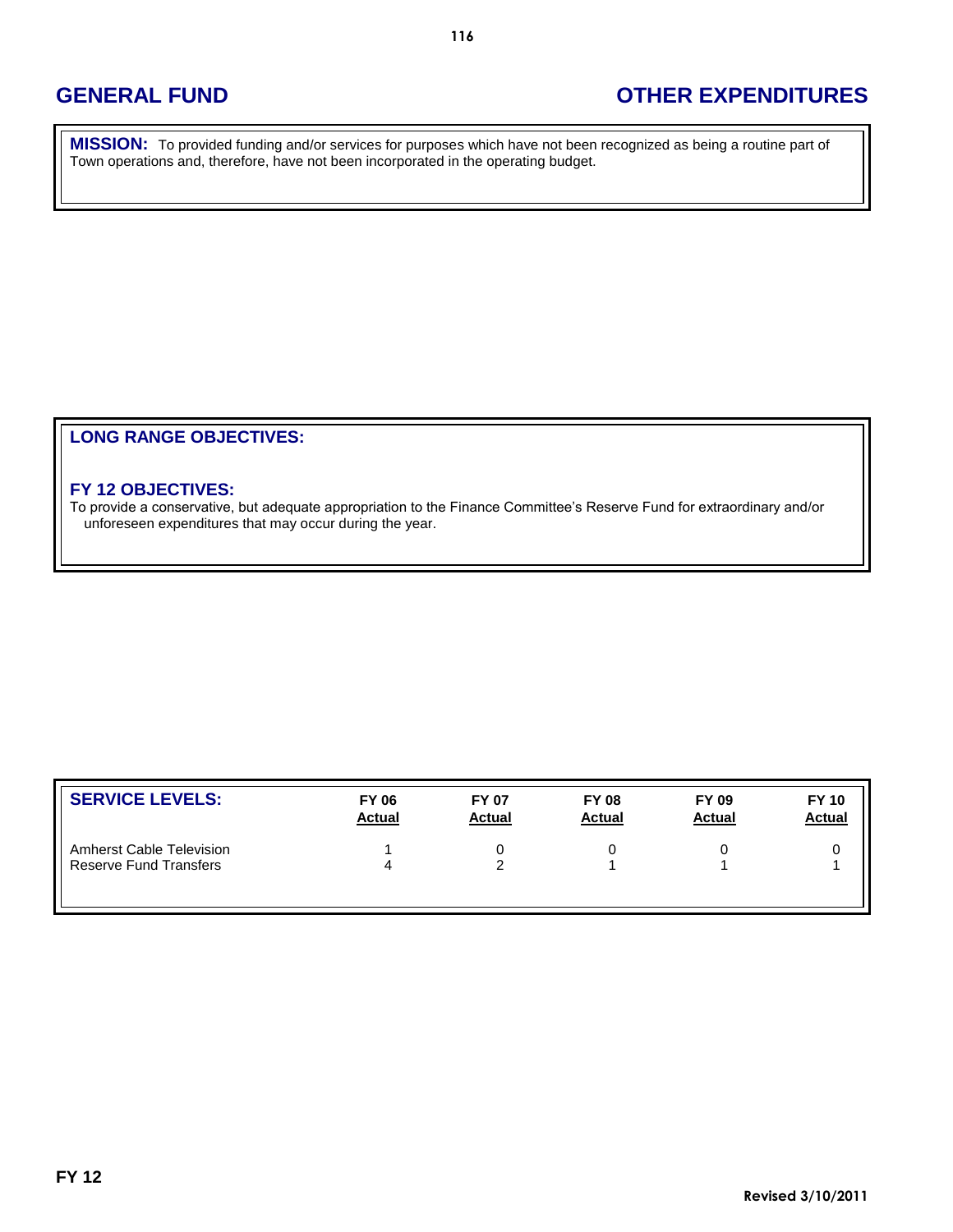# **GENERAL FUND OTHER EXPENDITURES**

|                                             | FY 09<br>Actual    | <b>FY 10</b><br><b>Budget</b> | <b>FY 10</b><br>Actual | <b>FY 11</b><br><b>Budget</b> | <b>FY 12</b><br>Manager | Change<br>FY 11 - 12 | Percent<br>Change |
|---------------------------------------------|--------------------|-------------------------------|------------------------|-------------------------------|-------------------------|----------------------|-------------------|
| Amherst Cable Television \$<br>Reserve Fund | \$<br>0<br>100,000 | 0<br>100,000                  | $\mathbf 0$<br>60,328  | $\Omega$<br>100,000           | 0<br>100,000            | 0<br>0               | 0.0%<br>0.0%      |
| TOTAL APPROPRIATION \$                      | 100,000            | 100,000                       | 60,328                 | 100,000                       | 100.000                 | $\Omega$             | 0.0%              |
| SOURCES OF FUNDS                            |                    |                               |                        |                               |                         |                      |                   |
| Taxation                                    | \$<br>100,000      | 100,000                       | 60,328                 | 100,000                       | 100.000                 | $\mathbf 0$          | 0.0%              |

**117**

**MAJOR COMPONENTS:** See above.

**SIGNIFICANT BUDGET CHANGES:** None.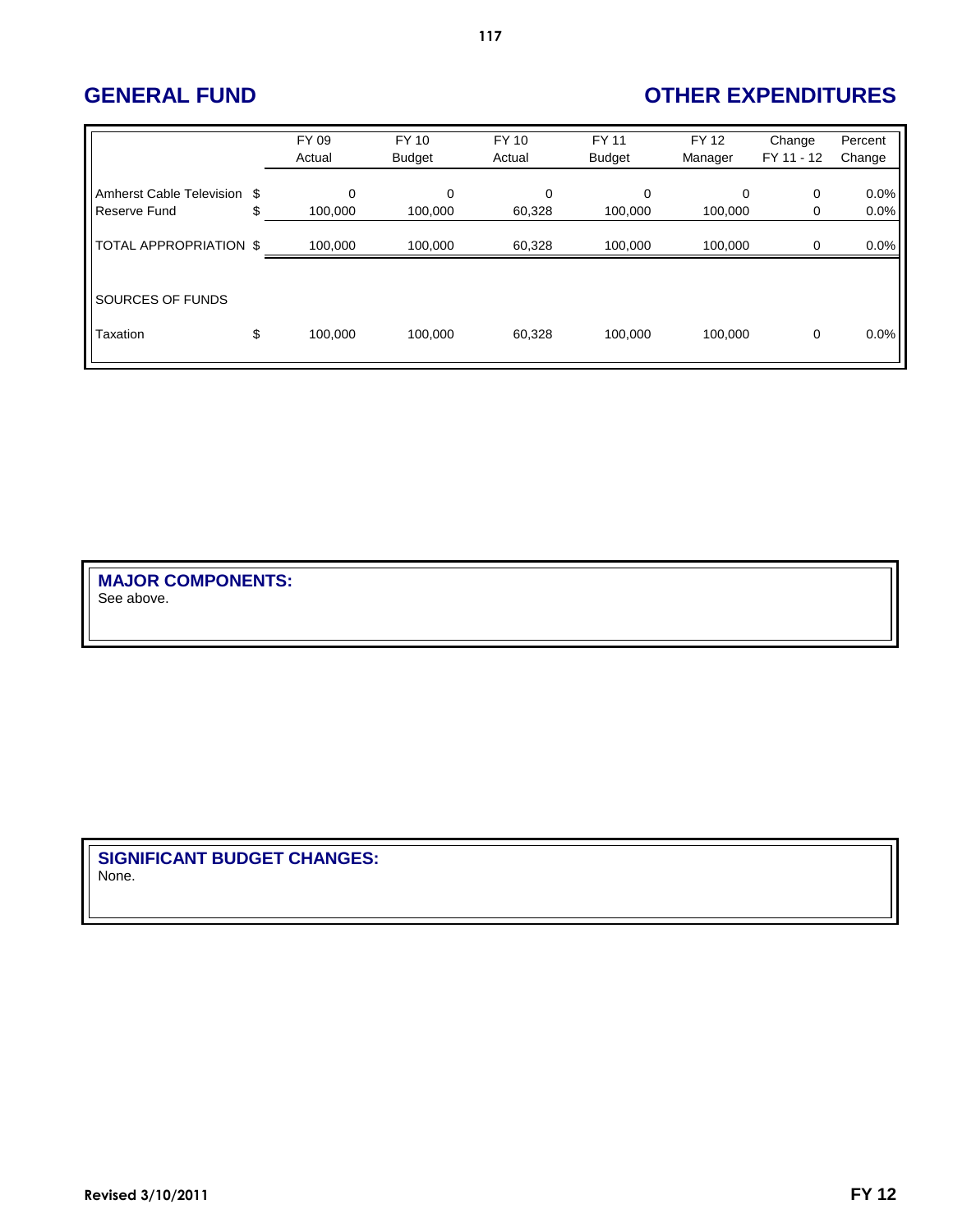## **GENERAL FUND OTHER ASSESSMENTS**

**MISSION:** To pay for charges assessed by other governmental entities.

## **LONG RANGE OBJECTIVES:**

### **FY 12 OBJECTIVES:**

To participate in management of transportation services and retirement benefits through membership on the governing boards of the Pioneer Valley Transit Authority and the Hampshire County Retirement Board. To evaluate the efficiency and effectiveness of services provided to the Town by other agencies.

| <b>SERVICE LEVELS:</b>             | <b>FY 06</b><br><b>Actual</b> | <b>FY 07</b><br><b>Actual</b> | <b>FY 08</b><br><b>Actual</b> | <b>FY 09</b><br><b>Actual</b> | <b>FY 10</b><br><b>Actual</b> |
|------------------------------------|-------------------------------|-------------------------------|-------------------------------|-------------------------------|-------------------------------|
| Number of Programs:                |                               |                               |                               |                               |                               |
| State                              |                               |                               |                               |                               |                               |
| County                             |                               |                               |                               |                               |                               |
| Pioneer Valley Planning Commission |                               |                               |                               |                               |                               |
| Hampshire County Retirement System |                               |                               |                               |                               |                               |
|                                    |                               |                               |                               |                               |                               |

## **SIGNIFICANT BUDGET CHANGES:**

Hampshire County Retirement Assessment increases by 2.1%, or \$66,438, to total of \$3,256,792 allocated to the General Fund for Town, Library, and non-teaching School employees. In addition, the Enterprise Funds' are allocated their share of the total assessment of \$3,635,368 in their respective budgets. This includes a savings of \$74,192 by taking advantage of a 2% discount option for FY 12 by paying 100% of the assessment by July 1 instead of 2 payments on July 1 and January 1. It also includes an annual payment of \$239,314 to fund the liability created by the Early Retirement Incentive program adopted by the Town in 2002 and 2003. The pension funding schedule is based upon an updated January 1, 2010 actuarial study.

The PVTA assessment estimate represents a 2.5% increase above the actual FY 10 assessment of \$868,120 (per 12/12/10 letter from PVTA based upon audited 6/30/10 financials) for FY 10 service. The remaining \$196,869 Town share of the estimated PVTA assessment is funded within the Transportation Fund.

State assessments assume a no change in RMV non-renewal charges and a 5% increase in retired teachers' health insurance assessment.

\*\* NOTE: Per DOR accounting requirements, this budget depicts gross cherry sheet assessments. Miscellaneous Receipts now include reimbursements to the Town from the Elementary Schools (for retired teachers health insurance, school choice/charter school tuition) and Transportation Enterprise Fund (RMV non-renewal surcharge and Town share of PVTA assessment) to reimburse the Town for cherry sheet assessments.